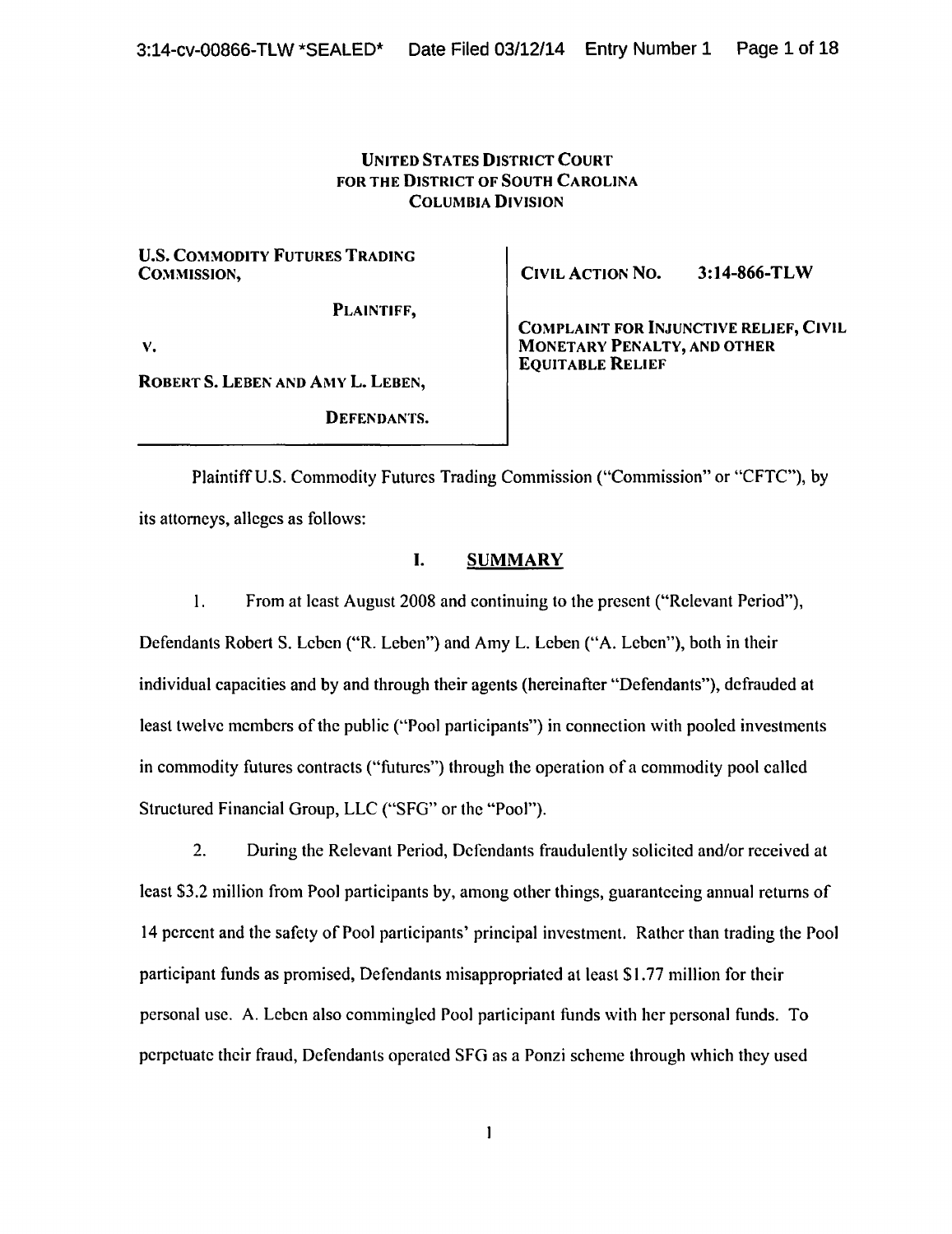Pool participant funds to pay other Pool participants a total of approximately \$1 million as purported profits.

3. In addition, Defendants operated the Pool without being properly registered with the Commission as Commodity Pool Operators ("CPOs").

4. By virtue of this conduct and the further conduct described herein, Defendants have engaged, are engaging, or are about to engage in acts and practices in violation of Sections  $4b(a)(1)(A)$  and(C),  $6(c)(1)$ ,  $4o(1)$ , and  $4m(1)$  of the Commodity Exchange Act ("CEA"), 7 U.S.C.  $\S$ § 6b(a)(1)(A) and (C), 9(1), 6o(1), and 6m(1) (2012), and Commission Regulations ("Regulations") 180.1(a)(l)-(3), 17 C.F.R. *§* 180.l(a)(l)-(3) (2014), R. Leben violated Sections  $4b(a)(1)(A)-(C)$  of the CEA, 7 U.S.C. §§  $6b(a)(1)(A)-(C)$  (2012), and that A. Leben violated Regulation 4.20(b) and (c), 17 C.F.R. §§ 4.20(b) and (c) (2014).

5. The acts, omissions or failures of Defendants' agents occurred within the scope of their employment, office, or agency with Defendants. Therefore, Defendants are each liable for the acts, omissions or failures of their agents pursuant to Section 2(a)( 1 )(B) of the CEA, 7 U.S.C. *§* 2(a)(l )(B) (2012), and Regulation 1.2, 17 C.F.R. § 1.2 (2014), as principals for their agents' acts, omissions, or failures in violation of the CEA.

6. Accordingly, pursuant to Section 6c ofthe CEA, 7 U.S.C. *§* 13a-1 (2012), the Commission brings this action to permanently enjoin Defendants' unlawful acts and practices and to compel their compliance with the CEA and the Regulations. In addition, the Commission seeks civil monetary penalties and remedial ancillary relief, including, but not limited to, trading and registration bans, restitution, disgorgement, rescission, pre- and post-judgment interest, and other such relief as the Court may deem necessary and appropriate.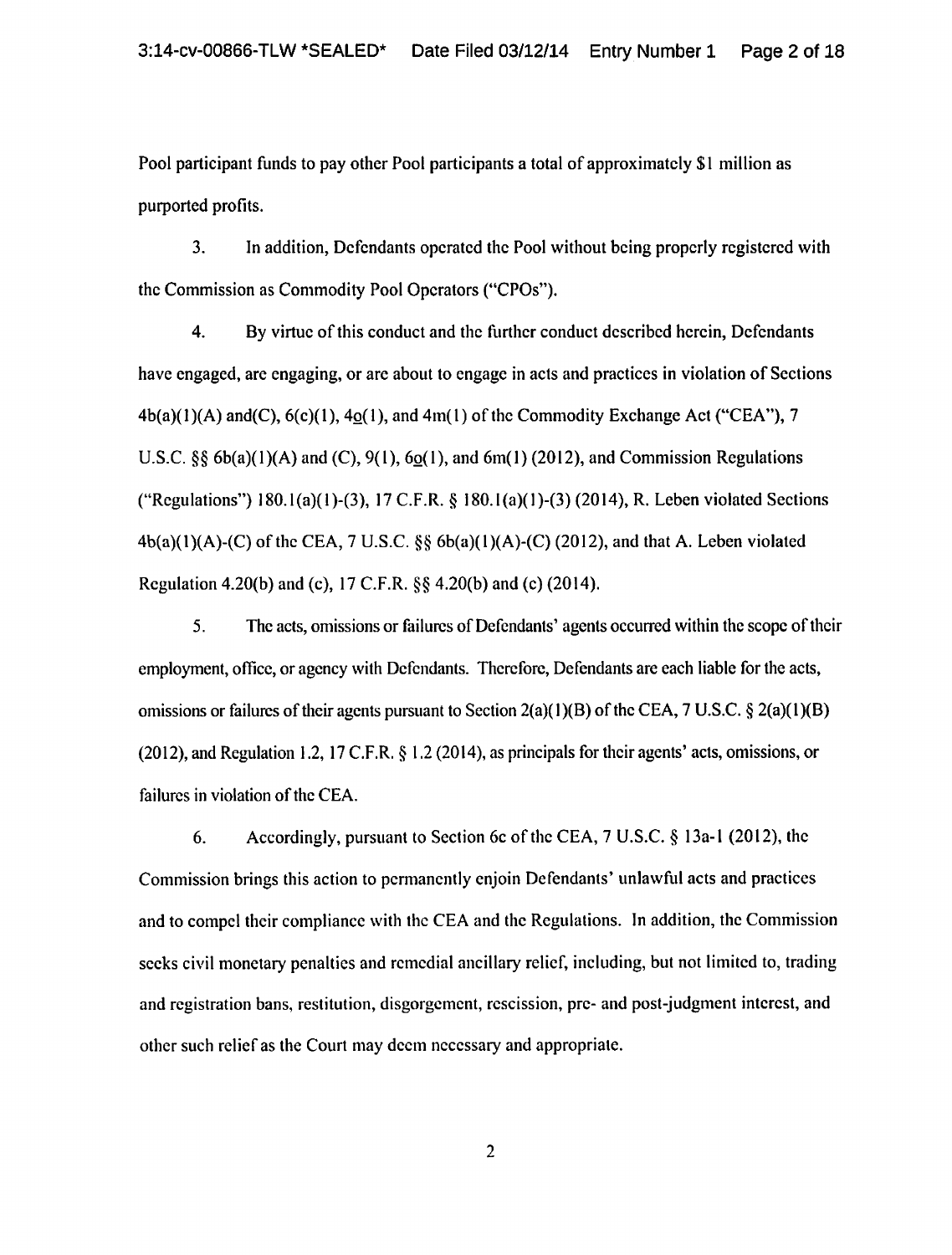7. Unless restrained and enjoined by this Court, Defendants arc likely to continue to engage in the acts and practices alleged in this Complaint and similar acts and practices, as more fully described below.

## II. JURISDICTION AND VENUE

8. Section  $6c(a)$  of the CEA authorizes the Commission to seek injunctive relief in district court against any person whenever it shall appear to the Commission that such person has engaged, is engaging, or is about to engage in any act or practice constituting a violation of the CEA or any rule, regulation, or order thereunder. 7 U.S.C. § 13a-l(a) (2012).

9. Venue properly lies with this Court pursuant to Section 6c(e) of the CEA, 7 U.S.C. §13a-l(e) (2012}, because Defendants reside in Columbia, South Carolina and the transactions, acts, practices, and courses of business alleged to have violated the CEA and Regulations occurred, are occurring, and/or arc about to occur within this District.

#### III. PARTIES

10. Plaintiff U.S. Commodity Futures Trading Commission is an independent federal regulatory agency that is charged by Congress with the administration and enforcement of the CEA, 7 U.S.C. §§ I *et seq.,* and the Regulations promulgated thereunder, 17 C.F.R. *§§* 1.1 *et seq.* The Commission maintains its principal office at Three Lafayette Centre, 1155 21<sup>st</sup> Street NW, Washington, D.C. 20581.

II. Defendant Robert S. Leben is an individual who resides in Columbia, South Carolina, and is A. Leben's spouse. R. Leben is the Managing Director of SFG and trades for SFG. During the Relevant Period, R. Leben acted as a CPO of SFG by soliciting funds directly from at least two Pool participants, instructing a Pool participant to solicit at least ten additional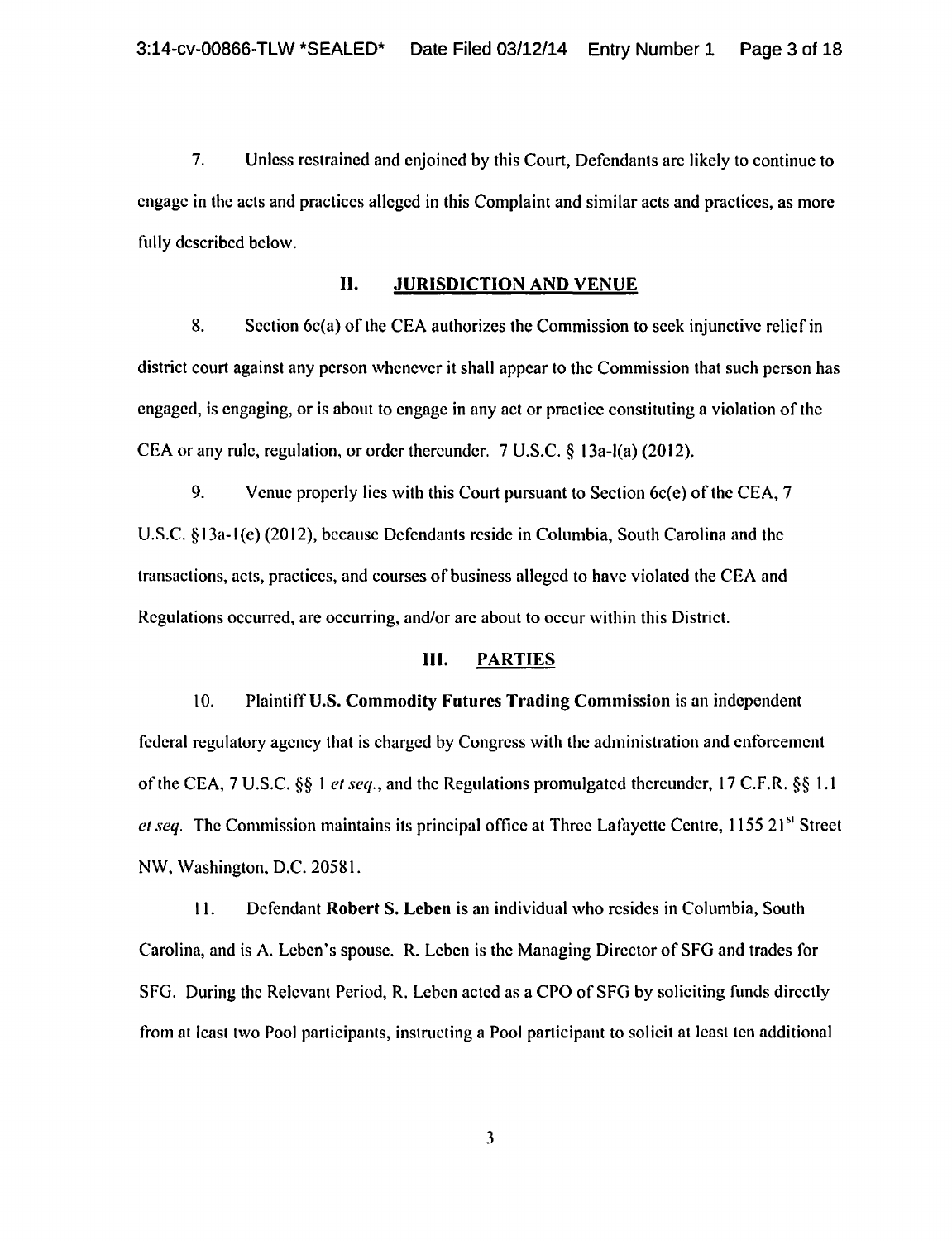Pool participants, signing documents on behalf of SFG, and trading futures on behalf of the Pool. R. Leben has never been registered with the Commission in any capacity.

12. Defendant Amy L. Leben is an individual who resides in Columbia, South Carolina, and is R. Leben's spouse. A. Leben is the President, sole shareholder, and trader of SFG. During the Relevant Period, A. Leben acted as an unregistered CPO of SFG by opening and accepting Pool participant funds into two futures trading accounts in her name and two futures trading accounts in the name of SFG, and trading futures on behalf of SFG through these accounts. A. Leben also accepted Pool participant funds in one money market account that she opened in the name of SFG and two additional accounts in her name. A. Leben has never been registered with the Commission in any capacity.

#### IV. FACTS

13. SFG is a Delaware corporation created by A. Leben in 2006. SFG operated from Defendants' residence in Columbia, South Carolina since 2007. During the Relevant Period, R. Leben individually and through an agent ("Pool participant 1"), marketed SFG as a commodity pool and solicited prospective Pool participants to invest in the Pool.

14. R. Leben proposed a two-step trading program to generate the annual guaranteed returns of 14 percent and ensure the safety of the principal investment. First, a percentage of the funds were to be used to purchase enough "treasury strips" so that when the five- or ten-year term ended, the value of the "treasury strips" would equal the same amount of each Pool participant's principal investment. Second, the remaining principal would be traded in the futures market to generate the guaranteed returns.

15. Beginning as early as 2006, R. Leben approached Pool participant 1 about investing in the Pool. Pool participant I had known R. Leben for several years and believed that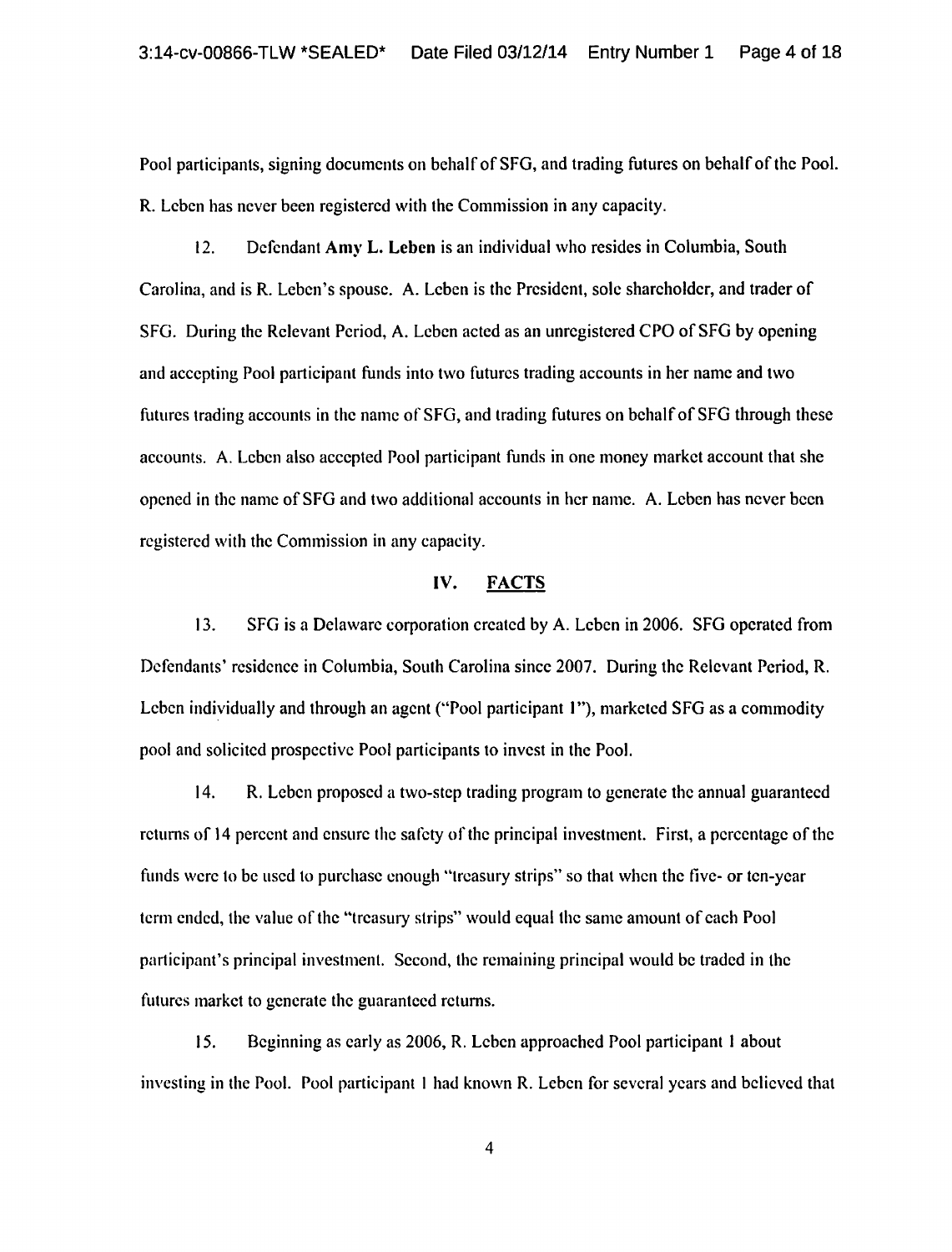R. Leben had been a successful bond trader in the past. R. Leben convinced Pool participant 1 to invest in the Pool for the purpose of trading futures. Thereafter, at R. Leben's instruction, Pool participant I solicited at least ten other Pool participants, including Pool participant 1 's family members, to invest in the Pool. In addition to Pool participant I, R. Leben directly solicited at least one other individual to participate in the Pool.

16. At R. Leben's instruction, Pool participant I touted R. Leben's trading ability to Pool participants. Specifically, Pool participant I told prospective Pool participants that R. Leben would (1) pool their principal with other Pool participant funds; (2) invest a certain percentage of the funds in "treasury strips" with either five- or ten-year maturity rates to guarantee the safety of the full amount of the principal; and (3) use the remainder of the funds to trade futures, including oil, gold, and grains, to cam the guaranteed annual returns of 14 percent.

17. Once a prospective Pool participant decided to invest in the Pool, the Pool participant received a "Letter Agreement" via email from R. Leben. Pool participants were instructed to sign and return the "Letter Agreement" to R. Leben, who would then sign the "Letter Agreement" on behalf ofSFG, and return it to the Pool participant.

18. The "Letter Agreement," among other things, states that the "[p ]rincipal is secured for the full term" and that the Pool participant is entitled to "[q]uarterly disbursements of 3.5% (14% annually)."

19. The "Letter Agreement" also instructs the Pool participant to wire their funds to Defendants' agent, who was an attorney located in Baltimore, Maryland.

20. Each quarter, Pool participants could elect to take a "disbursement" of their 3.5 percent profits, or "roll over" the 3.5 percent profits to be added to their principal investment which purportedly would generate larger profits for the following quarters. R. Leben responded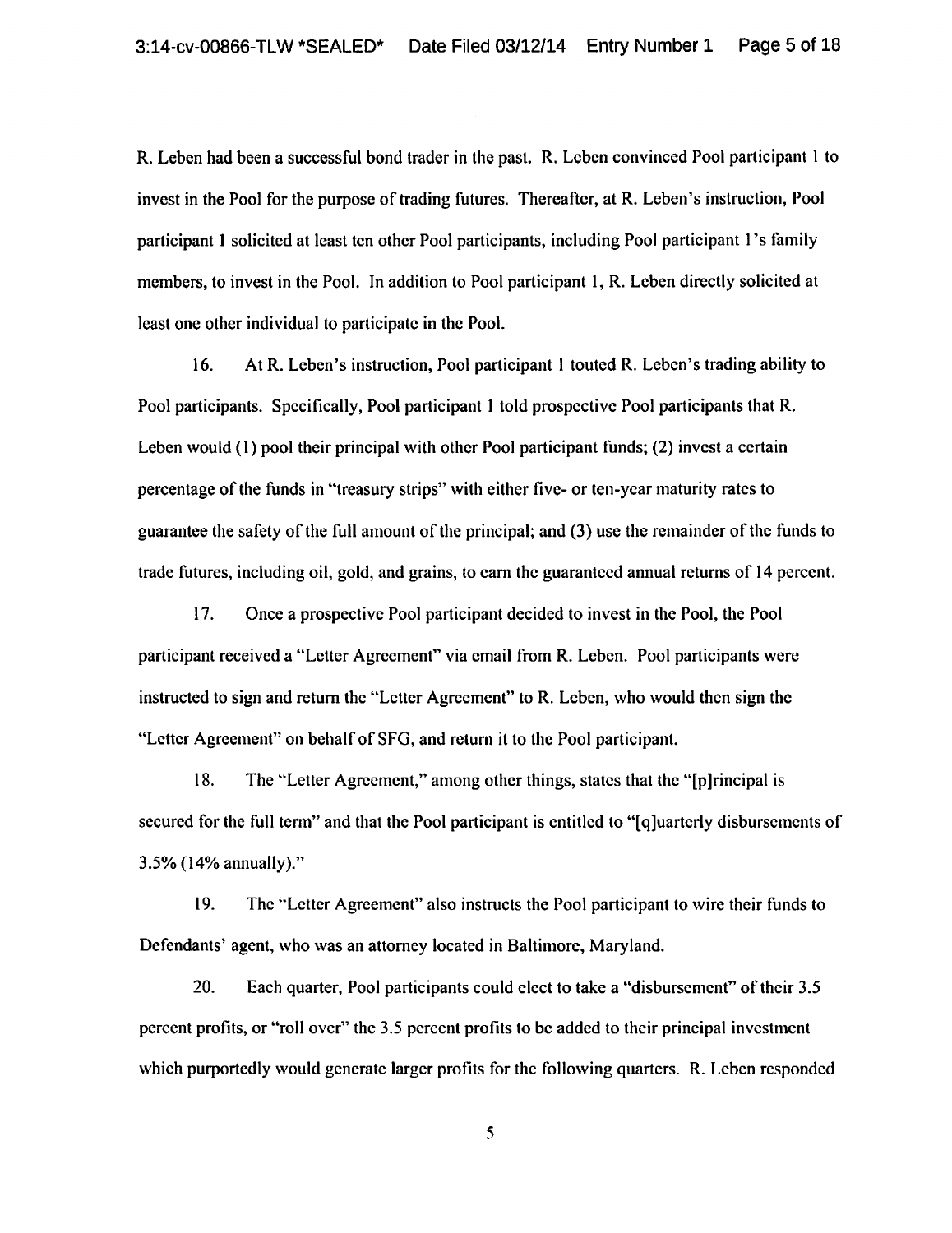to these requests by providing either "Disbursement Notifications" or "Notifications of Rolled Assets" to Pool participants via email. Throughout the Relevant Period, many Pool participants, including at least three by email, requested disbursements in certain quarters and chose to "roll over" their profits into other quarters. These disbursements were made to Pool participants via wire transfer from the attorney at the direction of A. Leben and totaled approximately \$1 million.

21. The "Disbursement Notifications" purport that the Pool participant would receive as "proceeds on funds managed" exactly 3.5 percent of their principal investment per quarter. The "Notification of Rolled Assets" purported that exactly 3.5 percent of the Pool participant's principal had been transferred into "a liquid money market account and will be held in Trust on your behalf until [the Pool participant's] anniversary date."

22. The "Disbursement Notifications" and "Notifications of Rolled Assets" are false as demonstrated by the Pool's actual trading results and the cash flow analysis of SFG's and A. Leben's bank records. R. Leben knew that the representations regarding profits made to Pool participants were fraudulent because, as described below, the attorney deposited funds in accounts controlled by A. Leben, and Defendants traded futures in those accounts that consistently yielded net losses.

23. As a result of R. Leben's fraudulent representations, A. Leben, both directly and through the attorney, received at least S3.2 million from Pool participants, and then transferred a large portion of the pooled funds to SFG's money market account under A. Leben's control. Thereafter, a significant portion of Pool participant funds were either immediately used for personal expenses or transferred to A. Leben's personal bank accounts where Pool participant funds were commingled with other funds.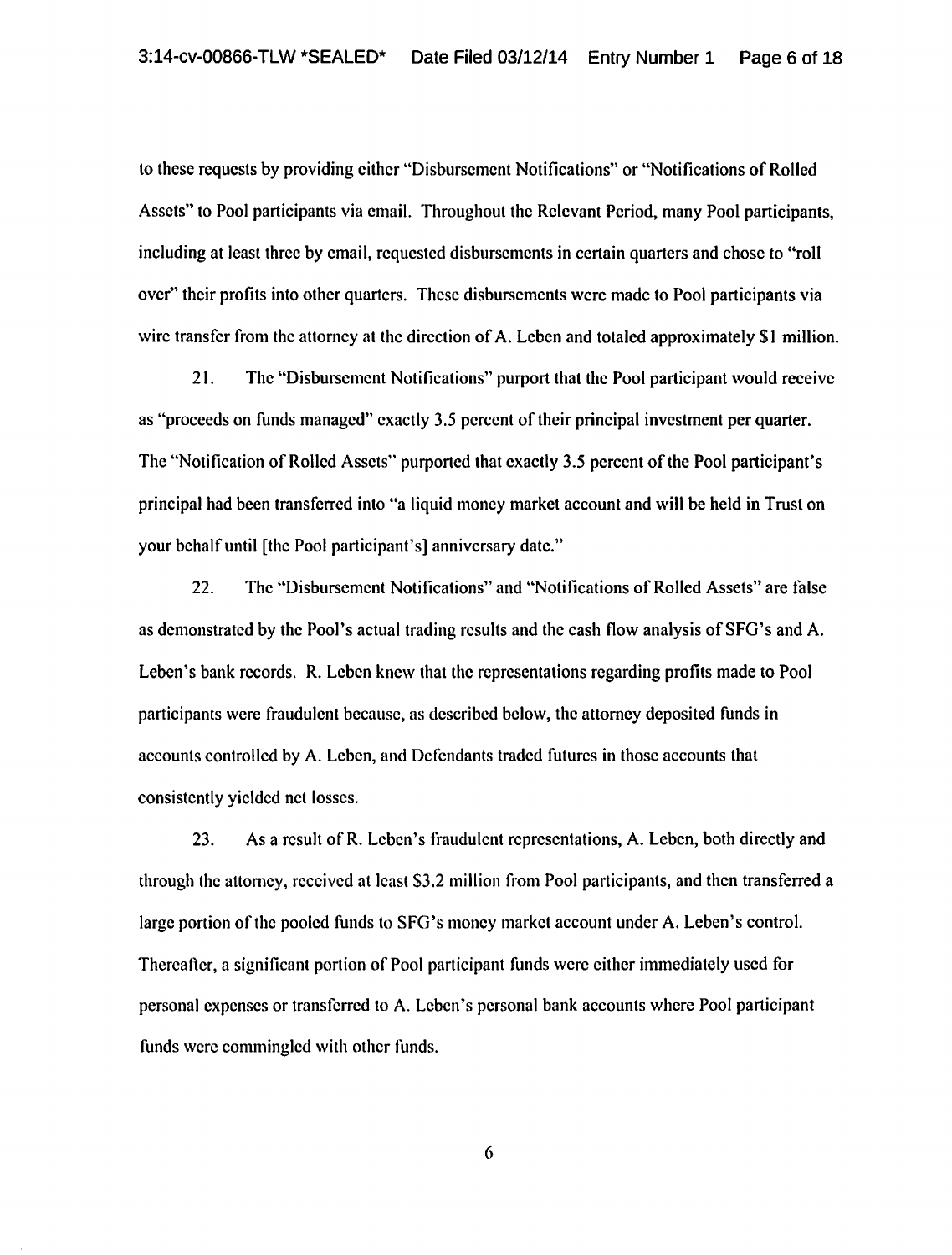24. Instead of implementing the trading plan as described to Pool participants, during the Relevant Period, Defendants held a maximum par value of \$490,000 in "treasury strips." Rather than purchase and hold treasury strips with five- and ten-year maturities until the end of the terms of the "Letter Agreement," Defendants sold the Pool's entire interest in the "treasury strips" by July 2010 for approximately \$103,000.

25. Defendants then purportedly attempted to ensure the safety of the principal by depositing Pool participant funds in a money market account in the name of SFG. However, A. Leben created an undocumented \$5 million "line of credit" from SFG's money market account, of which, upon information and belief, none has been repaid. Defendants also used debit cards to spend at least \$900,000 of Pool participant funds for personal expenses, approximately \$500,000 for the purchase of their residence, and approximately \$153,000 for a swimming pool. Defendants also gave approximately \$220,000 of Pool participant funds to their children. As a result, Defendants misappropriated at least \$1.77 million of Pool participant funds.

26. During the Relevant Period, A. Leben opened and controlled four trading accounts at domestic Futures Commission Merchants ("FCMs"). Two of these accounts were or arc in the name of A. Leben, and the other two accounts were in the name ofSFG. Upon information and belief, both A. Leben and R. Leben traded futures using these accounts.

27. From August 2008 through August 2013 alone, gross deposits of about \$1.55 million were made to futures trading accounts in the names of SFG and A. Leben; whereby approximately \$1.2 million of the \$1.55 million was deposited into the two SFG futures trading accounts and the remaining \$350,000 was deposited into A. Leben's two personal trading accounts. The annual cumulative trading in all four futures trading accounts resulted in annual net losses in four of the six years of trading during the Relevant Period. However, the gains in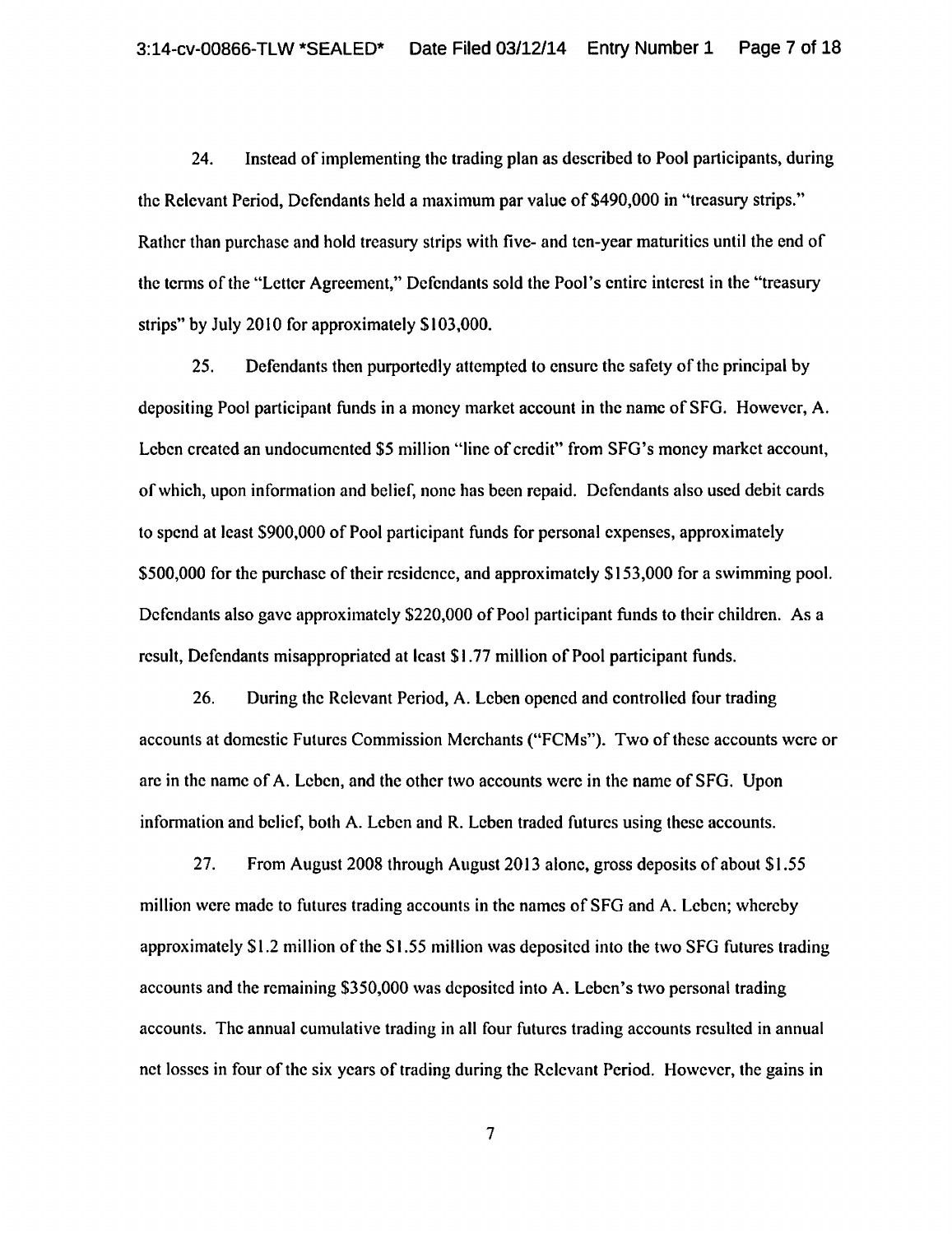the two other years neither equaled nor exceeded the principal and returns guaranteed to Pool participants. A. Leben withdrew approximately \$1.59 million from the four futures trading accounts during the Relevant Period.

28. To disguise their trading losses and misappropriation, from at least December 2008 to September 20 II, Defendants distributed a sum of approximately \$I million to all twelve Pool participants as purported returns, *i.e.* "Ponzi payments," when in fact the majority of these funds consisted of other Pool participants' principal.

29. Beginning as early as May 2011, Defendants failed to redeem at least some disbursement requests of numerous Pool participants despite multiple requests for redemption from those participants and multiple promises to do so by Defendants.

30. Defendants engaged in the acts and practices described above knowingly or with reckless disregard for the truth.

31. The conduct described above in paragraphs 1 through 30, including, but not limited to, each act of sales solicitation fraud, misappropriation and issuance of false reports, each by itself, constitutes a manipulative device, scheme or artifice to defraud.

# V. VIOLATIONS OF THE COMMODITY EXCHANGE ACT AND REGULATIONS

## COUNT ONE:

## FRAUD IN CONNECTION WITH COMMODITY FUTURES CONTRACTS Defendants' Violations of Sections  $4b(a)(1)(A)$  and(C) of the CEA, 7 U.S.C. §§ 6b(a)(1)(A) and(C) (2012) and R. Leben's Violations of Section 4b(a)(l)(B) of the CEA, 7 U.S.C. § 6b(a)(1)(B) (2012)

32. The allegations set forth in paragraphs I through 31 are re-alleged and incorporated herein by reference.

33. Under the CEA, it is unlawful for any person (A) to cheat or defraud or attempt to cheat or defraud another person;  $(B)$  willfully to make or cause to be made to the other person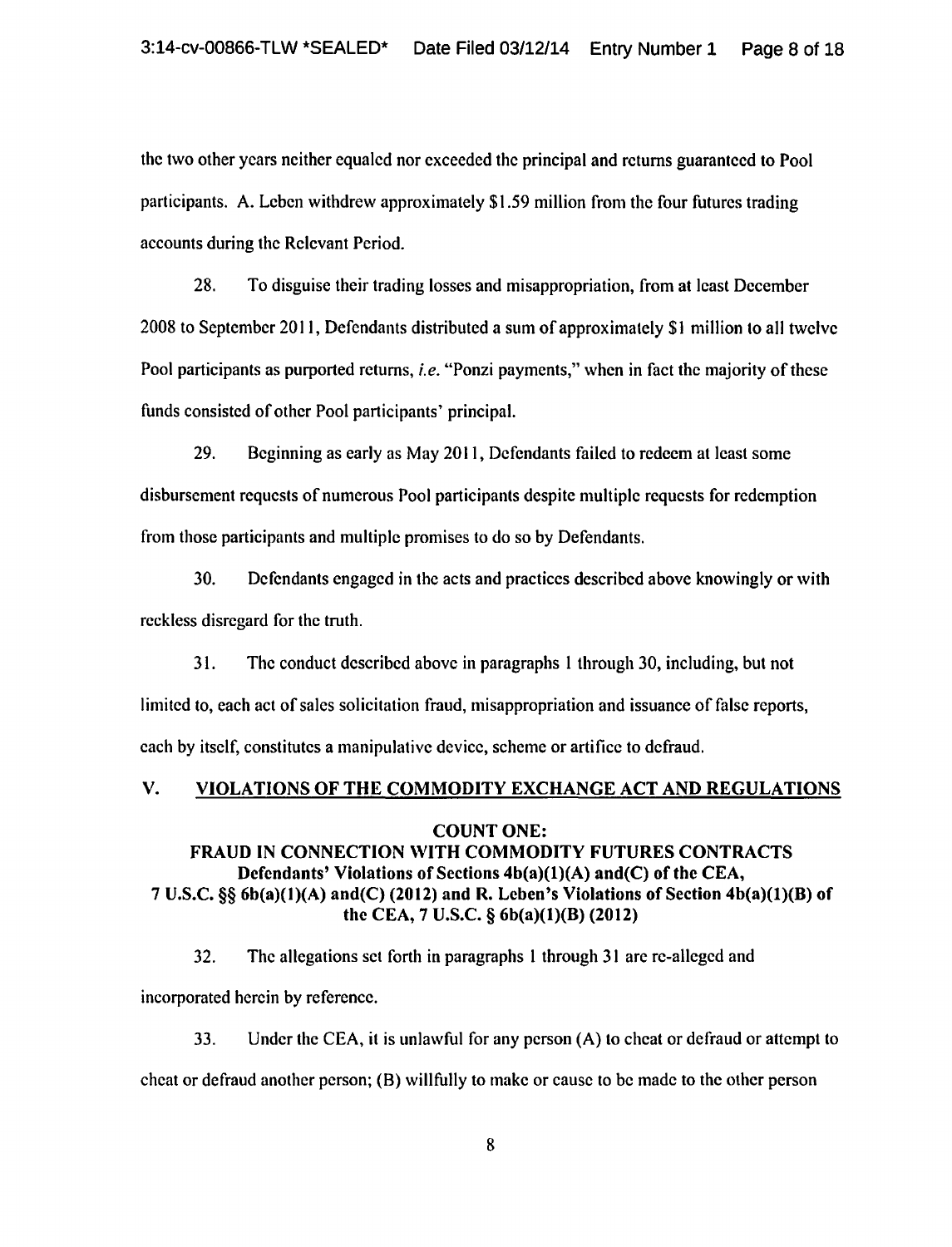any false report or statement or willfully to enter or cause to be entered for the other person any false record; or (C) willfully to deceive or attempt to deceive such other person by any means whatsoever, in connection with any futures transaction. *See* Sections 4b(a)(1)(A)-(C) of the CEA, 7 U.S.C. §§ 6b(a)(l)(A)-(C) (2012).

34. As set forth above, during the Relevant Period, Defendants, in their individual capacities and by and through their agents, violated and continue to violate Sections  $4b(a)(1)(A)$ and (C) of the CEA,  $7 \text{ U.S.C. }$  §§  $6b(a)(1)(A)$  and (C) (2012), by misappropriating Pool participant funds.

35. In addition, R. Leben violated and continues to violate Section  $4b(a)(1)(A)-(C)$  of the CEA,  $7 \text{ U.S.C. } \S 6b(a)(1)(A)-(C) (2012)$ , by (i) fraudulently soliciting and/or accepting funds from Pool participants and (ii) making, causing to be made, and distributing reports or statements to Pool participants that contained false information, all in connection with the purported trading of futures contracts conducted or to be conducted by Defendants on behalf of Pool participants.

36. The foregoing acts, omissions and failures of Defendants' agents also violate Sections  $4b(a)(1)(A)-(C)$ , 7 U.S.C. §§  $6b(a)(1)(A)-(C)$  (2012), and occurred within the scope of their employment, office, or agency with Defendants. Therefore, Defendants arc each liable for these acts, omissions, or failures pursuant to Section 2(a)(1)(B) of the CEA, 7 U.S.C.  $\S$  2(a)(1)(B) (2012), and Regulation 1.2, 17 C.F.R. § 1.2 (2014).

3 7. Each misrepresentation or omission of material fact, issuance of a false report, and act of misappropriation, including but not limited to those specifically alleged herein, is alleged as a separate and distinct violation of Sections  $4b(a)(1)(A)-(C)$  of the CEA, 7 U.S.C. §§ 6b(a)(I)(A)-(C) (2012).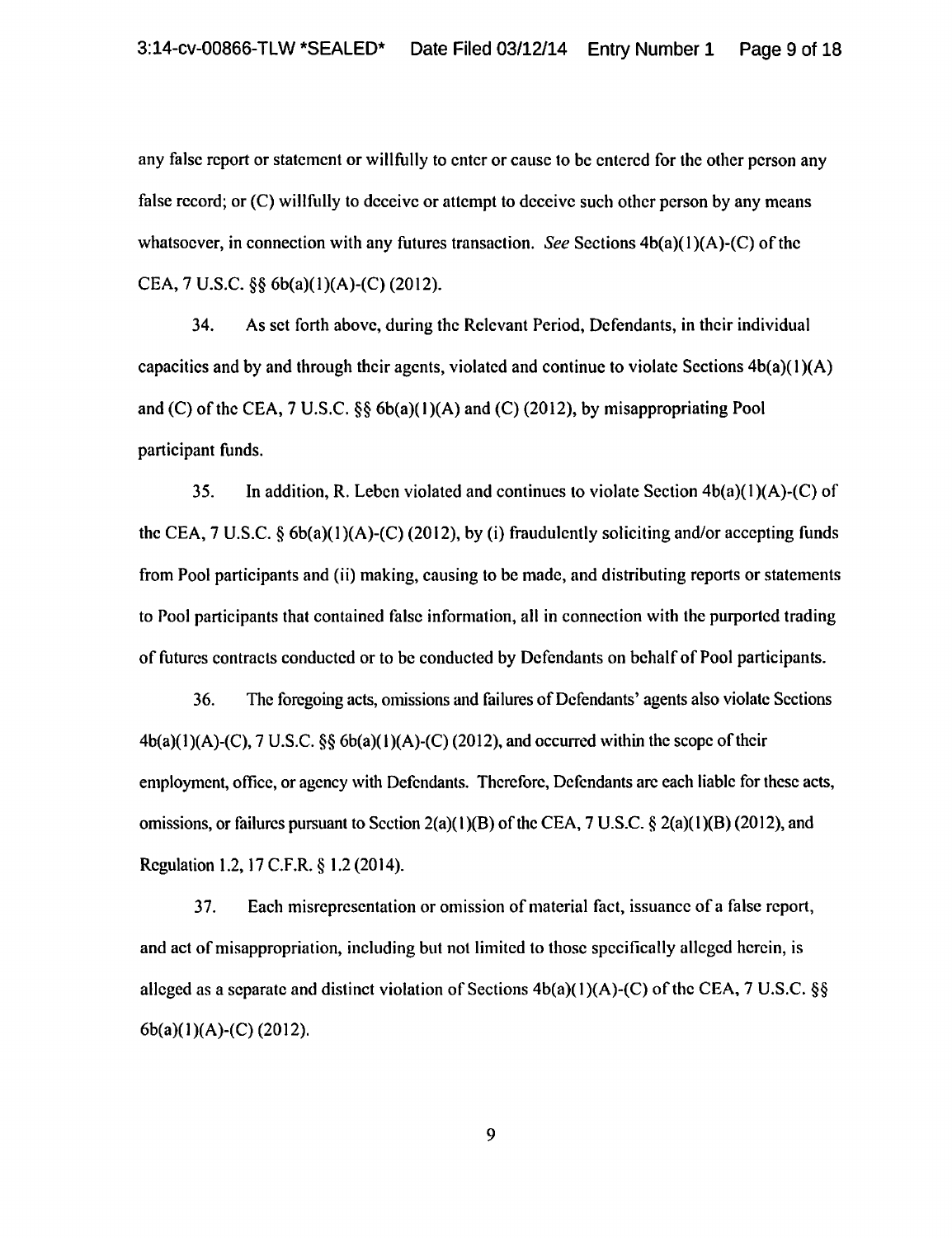## COUNT TWO: PROHIBITION REGARDING MANIPULATION AND FALSE INFORMATION Defendants' Violations of Section 6(c)(1) of the CEA, 7 U.S.C. § 9(1) (2012) and Regulation 180.1(a)(l)-(3), 17 C.F.R. §§ 180.1(a)(l)-(3) (2014)

38. The allegations set forth in paragraphs 1 through 37 arc re-alleged and incorporated herein by reference.

39. On August 15, 2011, Section  $6(c)(1)$  of the CEA, 7 U.S.C. § 9(1) (2012), and Regulation 180.1(a), 17 C.F.R. §§ 180.1(a) (2014), became effective. Under Section  $6(c)(1)$  of the CEA, it is unlawful for any person, directly or indirectly, to usc or employ any deceptive device or contrivance in connection with any futures contract, among other things. 7 U.S.C. §  $9(1)$  (2012). Regulation 180.1(a) prohibits any person from intentionally or recklessly (1) using or attempting to usc any manipulative device, scheme or artifice to defraud; (2) making any untrue or misleading statement or omission of material fact; and (3) engaging or attempting to engage in any act or practice which operates as a fraud or deceit on any person. 17 C.F.R. 180.1(a)(l)-(3) (2014).

40. From August 15, 2011 to present, Defendants in their individual capacities and by and through their agents, violated and continue to violate Section 6(c)( 1) of the CEA, 7 U.S.C. § 9(1) (2012), and Regulation 180.1(a)(1)-(3), 17 C.F.R. §§ 180.1(a)(1)-(3) (2014), by misappropriating Pool participant funds.

41. In addition, R. Leben violated and continues to violate Section  $6(c)(1)$  of the CEA, 7 U.S.C. § 9(1) (2012), and Regulation 180.1(a)(1)-(3), 17 C.F.R. §§ 180.l(a)(l)-(3) (2014), by (i) fraudulently soliciting and/or accepting funds from Pool participants and (ii) making, causing to be made, and distributing reports or statements to Pool participants that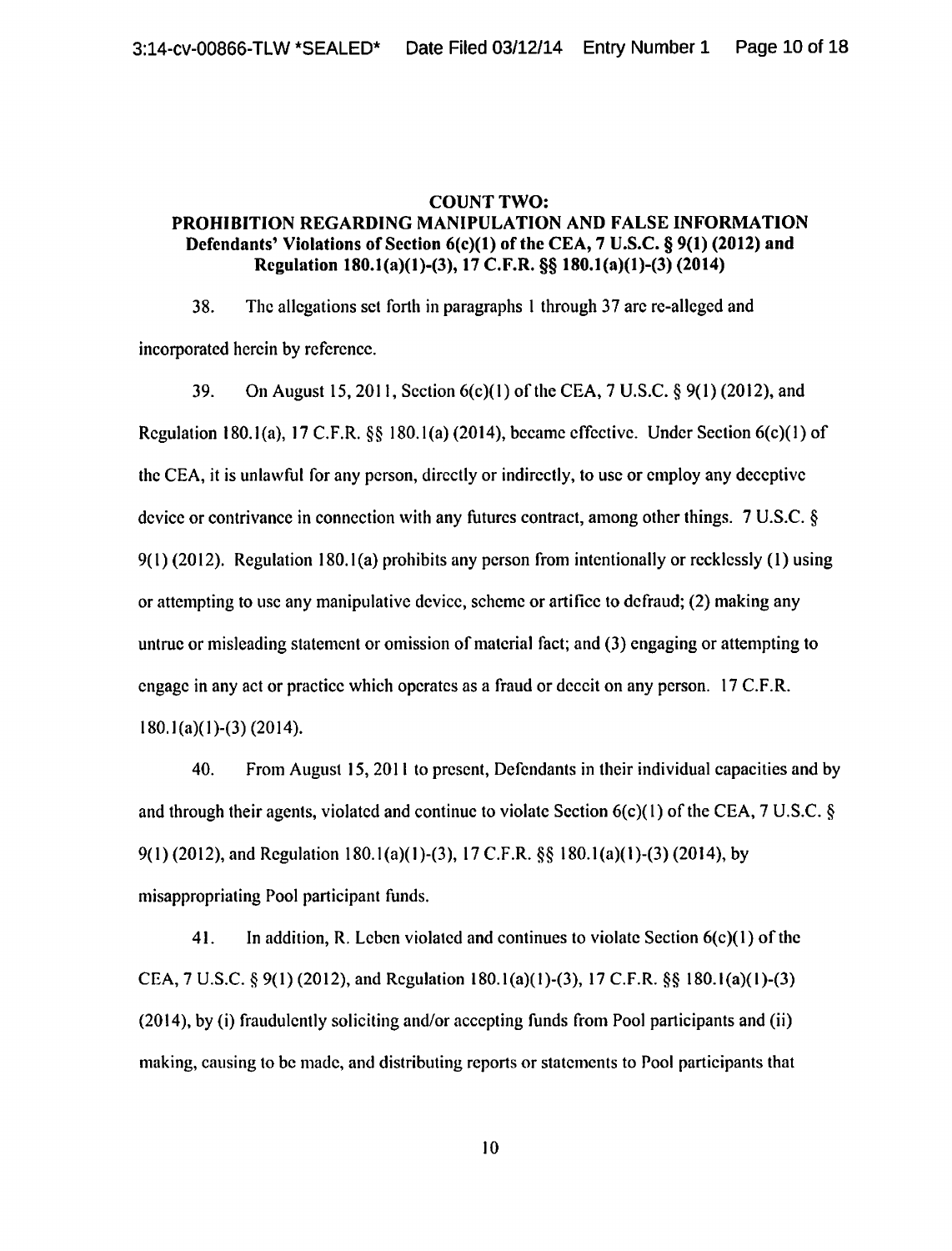contained false information, all in connection with the purported trading of futures contracts conducted or to be conducted by Defendants on behalf of Pool participants.

42. The foregoing acts, omissions and failures of Defendants' agents also violate Section 6(c)(l), 7 U.S.C. § 9(1) (2012), and Regulation 180.l(a)(l)-(3), 17 C.F.R. §§ 180.1(a)(l)-(3) (2014), and occurred within the scope of their employment, office, or agency with Defendants. Therefore, Defendants are each liable for these acts, omissions, or failures pursuant to Section 2(a)( 1 )(B) of the CEA, 7 U.S.C. § 2(a)(I)(B) (2012), and Regulation 1.2, 17 C.F.R. § 1.2 (2014).

43. Each misrepresentation or omission of material fact, issuance of a false report,

and act of misappropriation, including but not limited to those specifically alleged herein, is alleged as a separate and distinct violation of Section  $6(c)(1)$  of the CEA, 7 U.S.C. § 9(1) (2012), and Regulation 180.1(a)(1)-(3), 17 C.F.R. §§ 180.l(a)(l)-(3) (2014).

## COUNT THREE: FRAUD BY A COMMODITY POOL OPERATOR Defendants' Violations of Section  $40(1)$  of the CEA,  $7$  U.S.C.  $§ 60(1) (2012)$

44. The allegations set forth in paragraphs 1 through 43 are rc-allegcd and

incorporated herein by reference.

45. Prior to July 15,2011, Section la(S) of the CEA, 7 U.S.C. § 1a(5) (2006), defined

a Commodity Pool Operator ("CPO") as

any person engaged in a business that is of the nature of an investment trust, syndicate, or similar form of enterprise, and who, in connection therewith, solicits, accepts, or receives from others, funds, securities, or property, either directly or through capital contributions, the sale of stock or other forms of securities, or otherwise, for the purpose of trading in any commodity for future delivery on or subject to the rules of any contract market or derivatives transaction execution facility, except that the tenn docs not include such person not within the intent of the definition of the term as the Commission may specify by rule, regulation, or order.

46. Since July 16, 2011, Section 1a(11) of the CEA, 7 U.S.C. § 1a(11) (2012), defines a

CPO as any person who is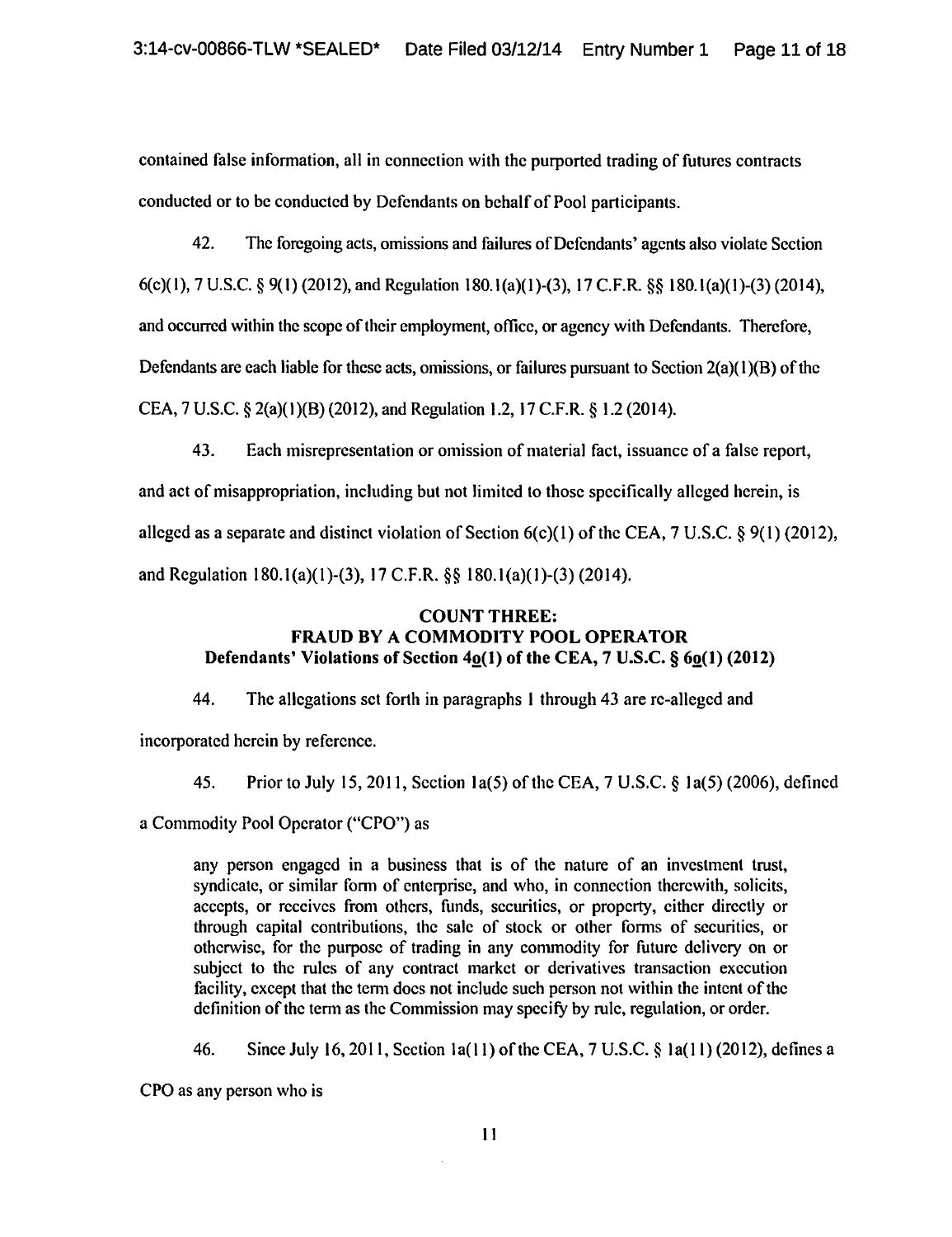- (i) engaged in a business that is of the nature of a commodity pool, investment trust, syndicate, or similar fonn of enterprise, and who, in connection therewith, solicits, accepts, or receives from others, funds, securities, or property, either directly or through capital contributions, the sale of stock or other forms of securities, or otherwise, for the purpose of trading in commodity interests, including any-
	- (1) commodity for future delivery, security futures product, or swap;
	- (II) agreement, contract, or transaction described in section  $2(c)(2)(C)(i)$  of this title or section  $2(c)(2)(D)(i)$  of this title;
	- {Ill) commodity option authorized under section 6c of this title; or
	- (IV) leverage transaction authorized under section 23 of this title; or
- (ii) who is registered with the Commission as a commodity pool operator.
- 47. Section  $40(1)$  of the CEA, 7 U.S.C. §  $60(1)$  (2012), prohibits a CPO from using

the mails or any other means of interstate commerce to:

(A) employ any device, scheme or artifice to defraud any client or participant or prospective client or participant; or

(B) engage in any transaction, practice or course of business which operates as a fraud or deceit upon any client or participant or prospective client or participant.

48. As set forth above, during the Relevant Period Defendants acted and continue to

act as CPOs of SFG by soliciting, accepting, and/or receiving funds from Pool participants while engaged in a business that is of the nature of an investment trust, syndicate, or similar form of enterprise, for the purpose of, among other things, trading in futures.

49. Defendants, in their individual capacities and by and through their agents,

violated and continue to violate Section  $4o(1)$  of the CEA, 7 U.S.C. §  $6o(1)$  (2012), in that they

employed or arc employing a device, scheme or artifice to defraud Pool participants and

prospective Pool participants and/or engaged or is engaging in transactions, practices, or a course

of business which operated or operates as a fraud or deceit upon the Pool participants or

prospective Pool by misappropriating Pool participant funds.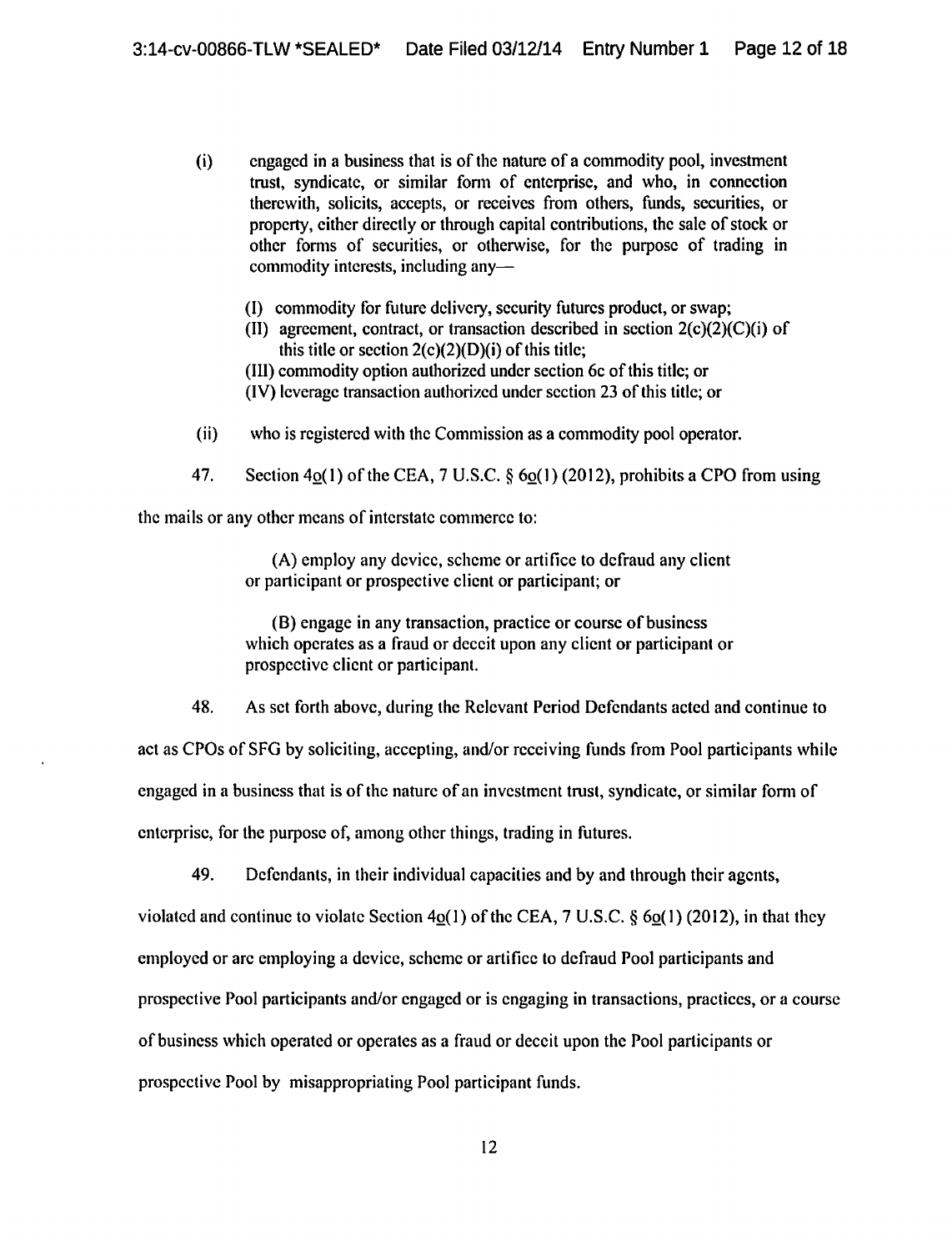50. In addition, R. Leben violated and continues to violate Section  $4o(1)$  of the CEA, 7 U.S.C.  $\S 6Q(1)$  (2012), by (i) fraudulently soliciting Pool participants or prospective Pool participants; and/or (ii) making, causing to be made, and distributing reports and statements to Pool participants or prospective Pool participants that contained false information.

51. The foregoing acts, omissions and failures of Defendants' agents also violate Section 4o(l), 7 U.S.C. § 6o(l) (2012), and occurred within the scope of their employment, office, or agency with Defendants. Therefore, Defendants arc each liable for these acts, omissions, or failures pursuant to Section 2(a)(1)(B) of the CEA, 7 U.S.C. § 2(a)(1)(B)(2012), and Regulation 1.2, 17 C.F.R. § 1.2 (2014).

52. Each misrepresentation or omission of material fact, issuance of a false report, and act of misappropriation, including but not limited to those specifically alleged herein, is alleged as a separate and distinct violation of Section  $4<sub>Q</sub>(1)$  of the CEA, 7 U.S.C. §  $6<sub>Q</sub>(1)$  (2012).

## COUNT FOUR: IMPROPER OPERATION OF A COMMODITY POOL A. Leben's Violations of Regulation 4.20(b) and (c), 17 C.F.R. § 4.20(b) and (c) (2014)

53. The allegations set forth in paragraphs I through 52 arc re-allcged and incorporated herein by reference.

54. Regulation 4.20(b), 17 C.F.R. § 4.20(b) (2014), provides that all funds received by a CPO from a pool participant must be accepted in the name of the pool, and the CPO may not accept funds in its own name.

55. Regulation 4.20(c), 17 C.F.R. § 4.20(c) (2014), provides that commodity pool funds may not be commingled with the funds of the CPO or any other person.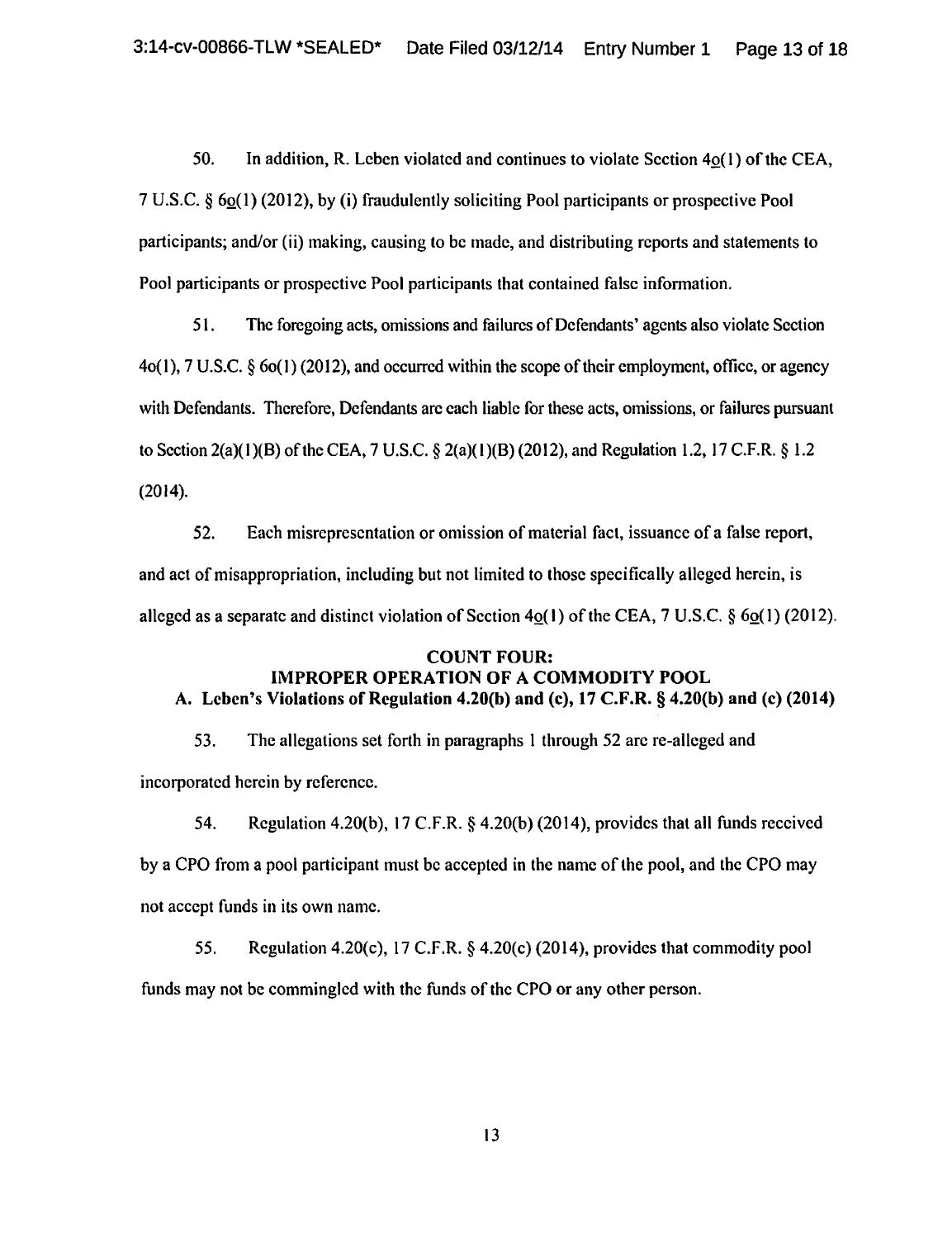56. As set forth above, during the Relevant Period, A. Leben violated Regulation 4.20(b), 17 C.F.R. § 4.20(b) (2014), by receiving Pool participant funds in bank accounts in her own name, rather than in the name of the Pool.

57. As set forth above, during the Relevant Period, A. Leben violated Regulation 4.20(c), 17 C.F.R. § 4.20(c) (2014), by depositing at least some Pool participant funds in trading accounts held in her name, rather than solely in an account held in the name of the Pool.

58. The foregoing acts, omissions, or failures of A. Leben's agents, including R. Leben, also violate Regulation 4.20(b) and (c), and occurred within the scope of their employment, office, or agency with A. Leben. Therefore, A. Leben is liable for these acts, omissions, or failures pursuant to Regulation 4.20(b) and (c), 17 C.F.R. § 4.20(b) and (c) (2014).

59. Each act of improper receipt and commingling of Pool participant funds, including but not limited to those specifically alleged herein, is alleged as a separate and distinct violation of Regulations 4.20(b) and (c),  $17 \text{ C.F.R.}$  §§ 4.20(b) and (c) (2014).

## COUNT FIVE: FAILURE TO REGISTER AS A COMMODITY POOL OPERATOR Defendants' Violations of Section 4m(1) of the CEA, 7 U.S.C. § 6m(1) (2012)

60. The allegations set forth in paragraphs I through 59 are re-alleged and incorporated herein by reference.

61. Section 4m(1) of the CEA,  $7 \text{ U.S.C.}$  § 6m(1) (2012), provides that it is unlawful for any CPO, unless registered, to make use of the mails or any means or instrumentality of interstate commerce in connection with its business as a CPO.

62. As set forth above, during the Relevant Period, Defendants, individually and by and through their agents, operated and continue to operate SFG as a commodity pool while failing to register as CPOs, in violation of Section  $4m(1)$  of the CEA, 7 U.S.C. § 6m(1) (2012).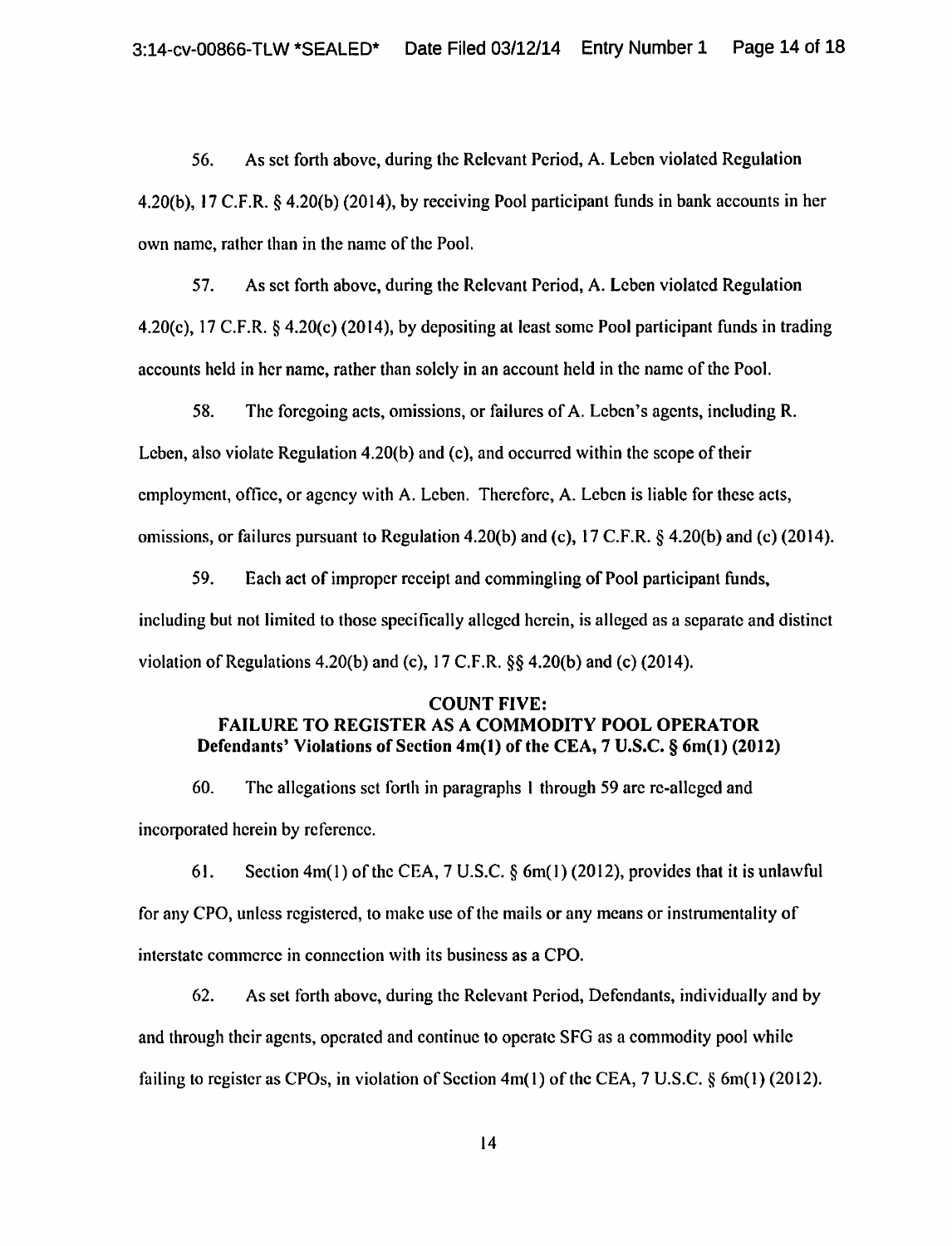63. Each usc of the mails or any means or instrumentality of interstate commerce by Defendants while acting as CPOs, including but not limited to those specifically alleged herein, is alleged as a separate and distinct violation of Section 4m( I) of the CEA, 7 U .S.C. *§* 6m( 1) (2012).

#### VI. RELIEF REQUESTED

WHEREFORE, the Commission respectfully requests that the Court, as authorized by Section 6c of the CEA, 7 U.S.C. § 13a-1 (2012), and pursuant to its own equitable powers, enter:

a. An order finding that Defendants violated Sections  $4b(a)(1)(A)$  and  $(C)$ ,  $6(c)(1)$ ,  $4Q(1)$ , and  $4m(1)$  of the CEA, 7 U.S.C. §§ 6b(a)(1)(A) and (C), 9(1), 6 $Q(1)$ , and 6m(1)</u> (2012), and 180.l(a)(l)-(3), 17 C.F.R. § 180.l(a)(l)-(3) (2014), R. Leben violated Sections  $4b(a)(1)(A)-(C)$  of the CEA, 7 U.S.C. §§  $6b(a)(1)(A)-(C)$  (2012), and that A. Leben violated Regulation 4.20(b) and (c), 17 C.F.R.  $\S$  4.20(b) and(c) (2014);

b. An order of permanent injunction prohibiting Defendants and any of their agents, servants, employees, assigns, attorneys, and persons in active concert or participation with Defendants, including any successor thereof, from, directly or indirectly:

- 1. Trading on or subject to the rules of any registered entity (as that term is defined in Section Ia of the CEA, 7 U.S.C. § Ia (2012));
- ii. Entering into any transactions involving commodity futures, options on commodity futures, commodity options (as that term is defined in Regulation 1.3 (hh), 17 C.F.R. § l.3(hh) (2014)) ("commodity options"), security futures products, foreign currency (as described in Sections  $2(c)(2)(B)$  and  $2(c)(2)(C)(i)$  of the CEA, 7 U.S.C. §§  $2(c)(2)(B)$  and  $2(c)(2)(C)(i)$  (2012)) ("forex contracts"), and/or swaps (as that term is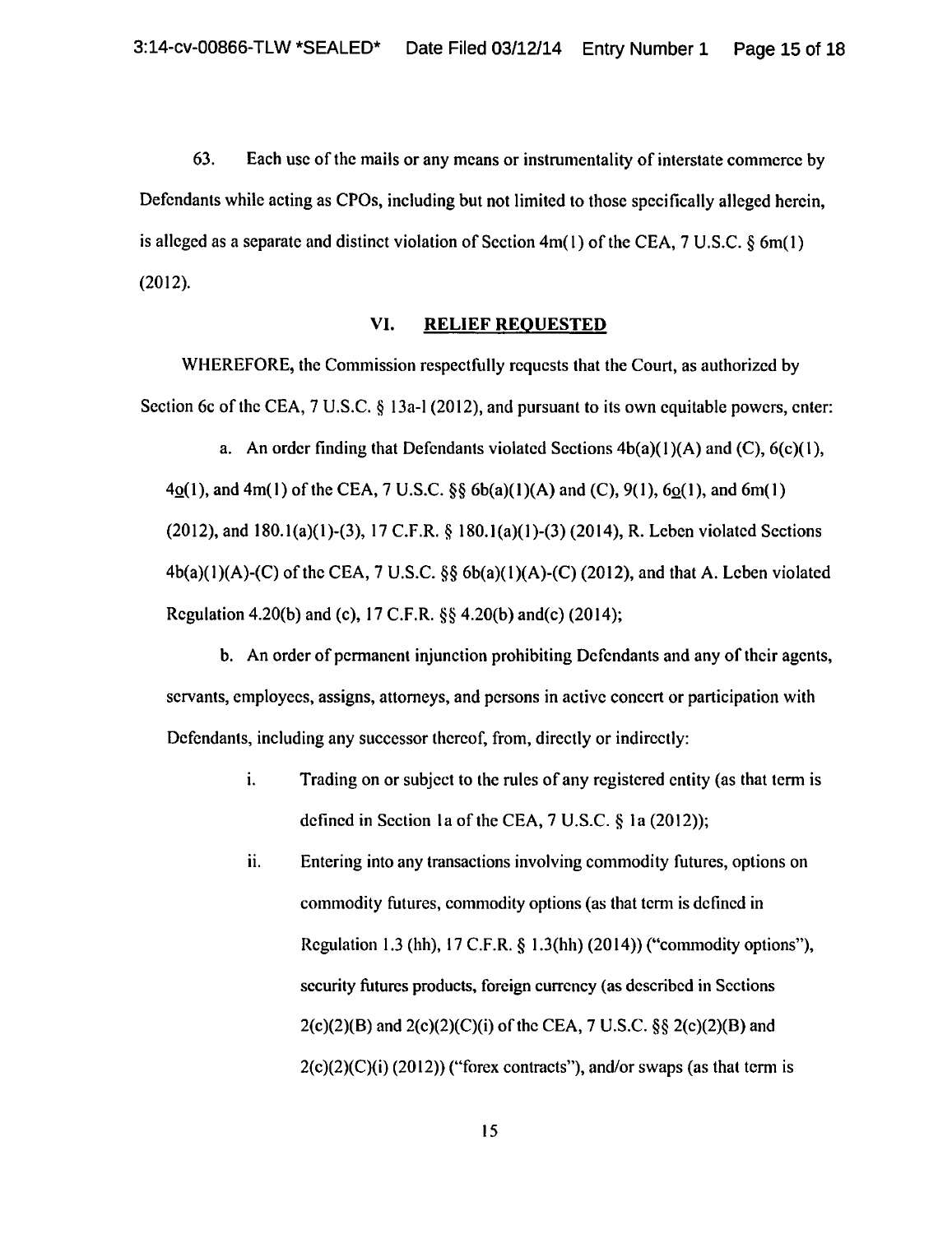defined in Section 1a(47) of the CEA,  $7 \text{ U.S.C.}$  § 1a(47) (2012), and as further defined by Regulation 1.3(xxx), 17 C.F.R.  $\&$  1.3(xxx) (2014)) for their own personal account or for any account in which they have a direct or indirect interest;

- iii. Having any commodity futures, options on commodity futures, commodity options, security futures products, forex contracts, and/or swaps traded on their behalf;
- iv. Controlling or directing the trading for or on behalf of any other person or entity, whether by power of attorney or otherwise, in any account involving commodity futures, options on commodity futures, commodity options, security futures products, forex contracts and/or swaps;
- v. Soliciting, receiving or accepting any funds from any person for the purpose of purchasing or selling any commodity futures, options on commodity futures, commodity options, security futures products, forex contracts, and/or swaps;
- vi. Applying for registration or claiming exemption from registration with the Commission in any capacity, and engaging in any activity requiring such registration or exemption from registration with the Commission, except as provided for in Regulation 4.14(a)(9), 17 C.F.R. § 4.14(a)(9) (2014); and
- vii. Acting as a principal (as that term is defined in Regulation 3.1(a), 17 C.F.R. § 3.l(a) (2014)), agent or any other officer or employee of any person (as that term is defined in Section 1a of the CEA,  $7 U.S.C. \S$  1a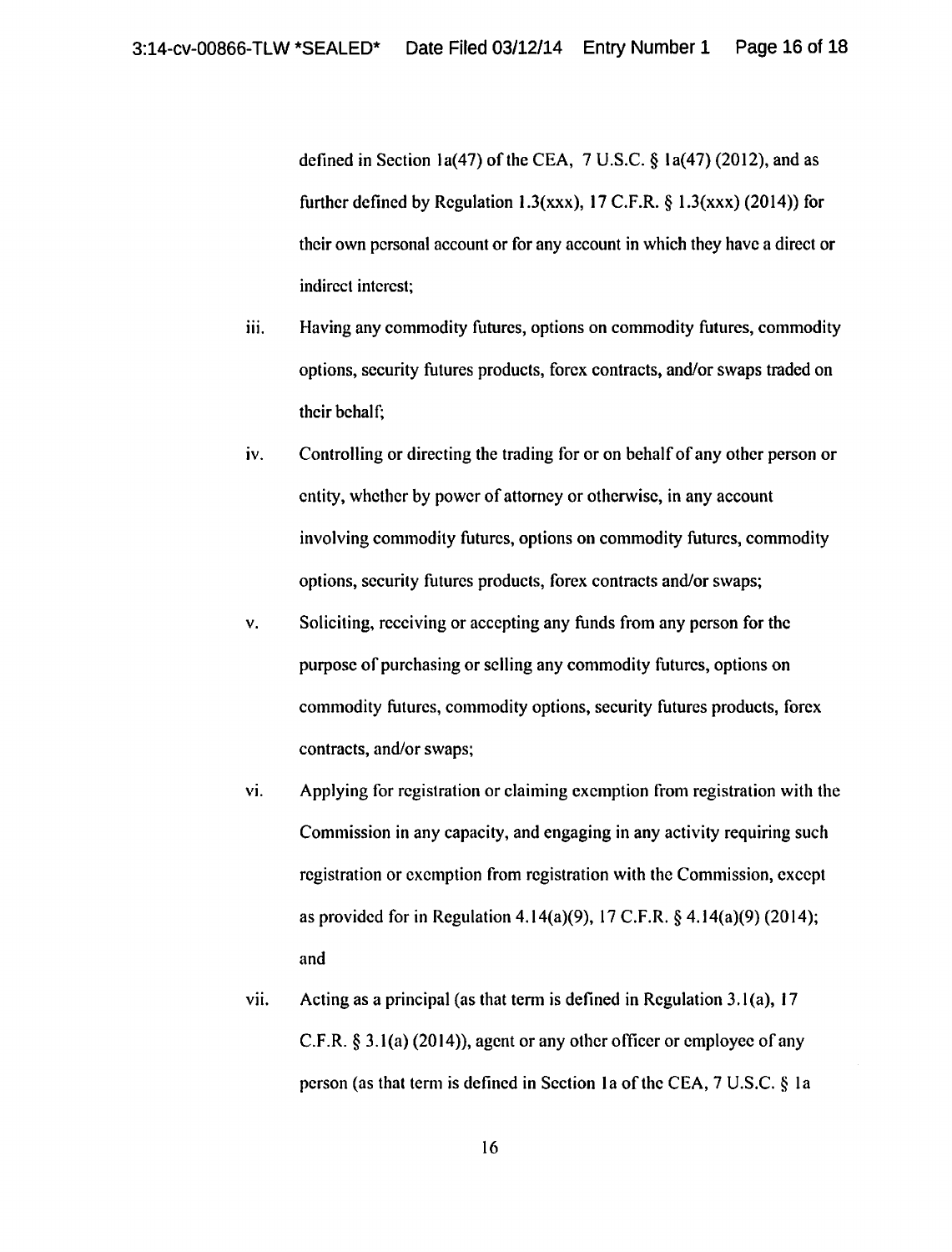(20 12)) registered, exempted from registration or required to be registered with the Commission except as provided for in Regulation 4.14(a)(9), 17 C.F.R. § 4.14(a)(9) (2014).

c) An order directing Defendants, as well as any successors to Defendants, to disgorge, pursuant to such procedure as the Court may order, all benefits received from the acts or practices which constitute violations of the CEA and the Regulations, as described herein, and pre- and post-judgment interest thereon from the date of such violations;

d) An order directing Defendants to make full restitution to every person or entity whose funds Defendants received or caused another person or entity to receive as a result of acts and practices that constituted violations of the CEA and the Regulations, as described herein, and pre- and post-judgment interest thereon from the date of such violations;

c) An order directing Defendants to pay a civil monetary penalty for each violation of the CEA and the Regulations described herein, plus post-judgment interest, in the amount of the higher of: I) \$140,000 for each violation of the CEA and Regulations; or 2) triple the monetary gain to Defendants for each violation of the CEA and the Regulations, plus post-judgment interest;

f) An order directing Defendants and any successors thereof, to rescind, pursuant to such procedures as the Court may order, all contracts and agreements, whether implied or express, entered into between them and any of the customers and Pool participants whose funds were received by Defendants as a result of the acts and practices which constituted violations of the CEA and the Regulations, as described herein;